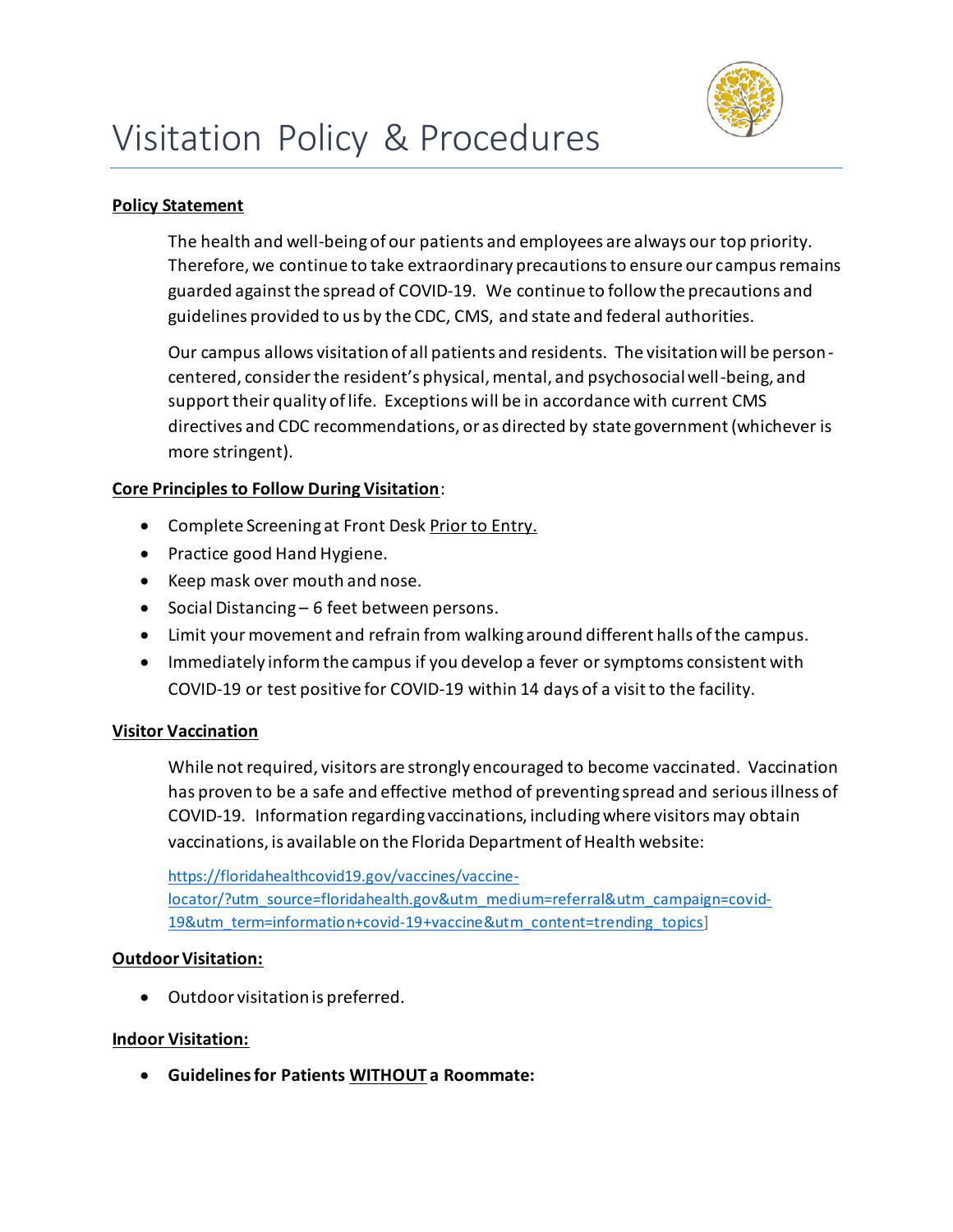For patients/residents without a roommate, while abiding by the requirements of this policy, residents are permitted to have unlimited indoor visitation, without restriction to the frequency of visits, the number of visitors (unless the number reaches a point that would cause a health or safety issue for the available space that the visit is occurring in), and visits are not required to be scheduled in advance. These visits will normally occur inside the resident's room. However, there are multiple outdoor and indoor locationsthat are available to be used for visits on a first come, first serve basis.

#### • **Guidelines for Patients WITH a Roommate:**

For residents with a roommate, there is no restriction to the frequency and length of visits. In addition, the number of visitors and visits are not required to be scheduled in advance. Depending on the medical condition and vaccination status of the roommate, there is a chance the visit will be required to take place at an alternate location. The facility has multiple outdoorand indoor spaces designated for this purpose and are available on a first come, first serve basis. If all the available alternate visiting spaces are occupied at the time of your visit, you will then be permitted to conduct the visit inside the resident's room. Additional infection control precautions may be required, such as the utilization of additional personal protective equipment, beyond what is normally outlined in this policy.

#### • **Visitation Restrictions for Patients on Transmission Based Precautions or Quarantine:**

If a patient is on Transmission-Based Precautions or Quarantine, it is strongly recommended that no visitation occur, but visitation is not prohibited. If a patient chooses to have a visitor while on Transmission-Based Precautions or Quarantine, the visitor will be made aware of the potential risks of conducting the visit and the precautions necessary to visit the patient.

#### • **Visitation Restrictions During an Outbreak Investigation:**

An outbreak investigation occurs if there is one or more new COVID-19 cases detected among staff or patients. During an outbreak investigation, it is strongly recommended that no visitation occur, but it is not prohibited. If a patient chooses to have a visitor during an outbreak investigation, the visitor will be made aware of the potential risks of conducting the visit and the precautions necessary in order to visit the resident. Visitors must follow all necessary infection prevention and personal protective equipment procedures during the visit as required by the campus. Please note that during an Outbreak